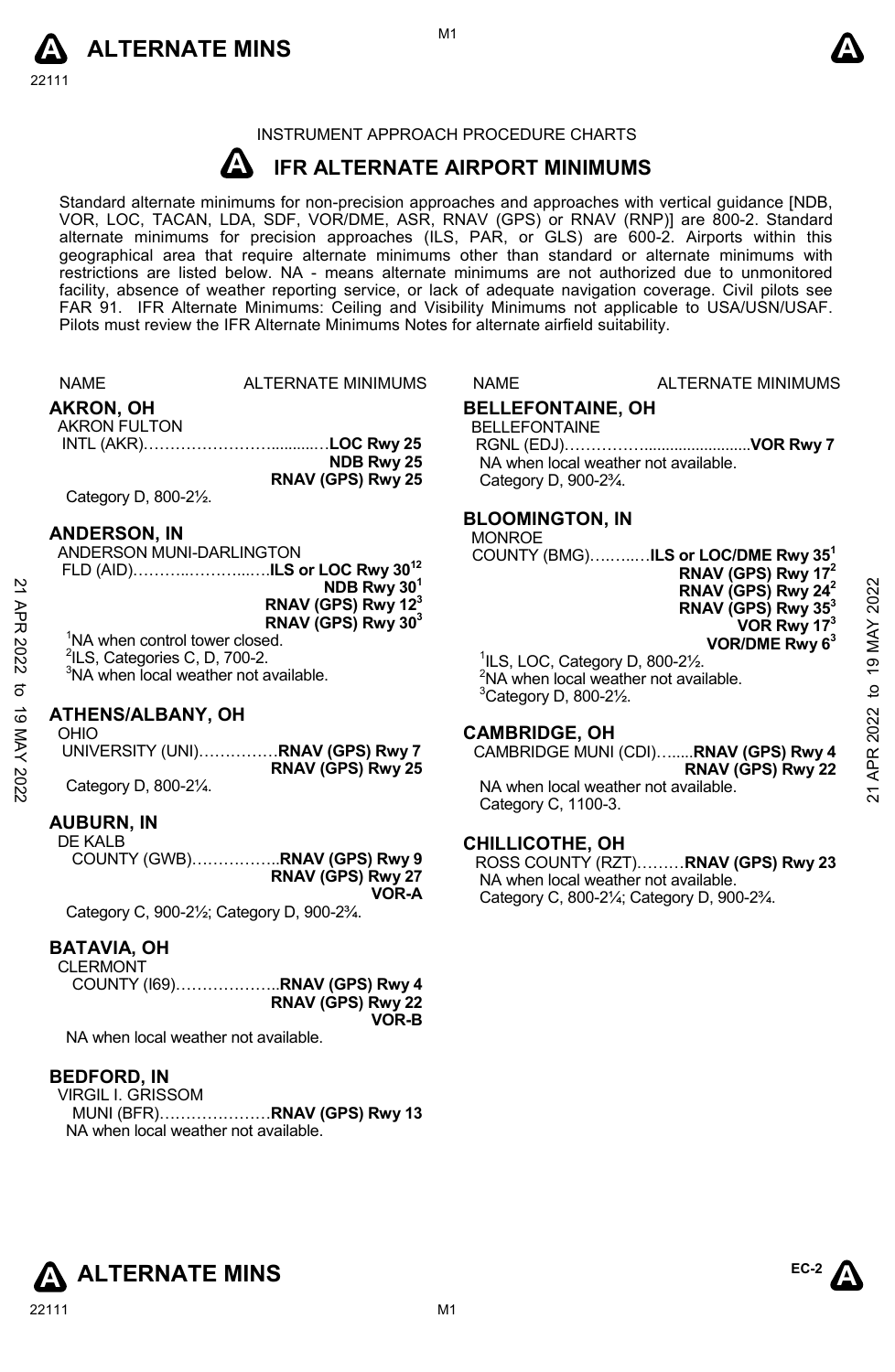

| <b>NAME</b> | ALTERNATE MINIMU |
|-------------|------------------|
|             |                  |

**CINCINNATI, OH**  CINCINNATI MUNI/LUNKEN

FLD (LUK)…………….….....**ILS or LOC Rwy 21L12**

LOC BC Rwy 3R<sup>16</sup> **RNAV (GPS) Rwy 3R3 RNAV (GPS) Rwy 21L4 RNAV (GPS) Rwy 255**

NA when local weather not available.

<sup>1</sup>NA when control tower closed.

 $2^2$ LOC, Category B, 900-2; Category C, 900-2 $\frac{1}{2}$ ; Category D,1000-3.

3 Categories A, B, 900-2; Category C, 900-2½;

Category D, 900-2<sup>3</sup>/<sub>4</sub>. Categories A, B, 900-2¼; Category C, 900-2½;

Category D, 900-2¾. 5

<sup>5</sup>Categories A, B, C, 900-21/<sub>2</sub>; Category D, 900-23/4.  $6$ Categories A, B, 900-2; Category C, 900-2 $\frac{1}{2}$ ; Category D,1000-3.

### **CIRCLEVILLE, OH**

PICKAWAY COUNTY MEML (CYO)…………………..**RNAV (GPS) Rwy 1 RNAV (GPS) Rwy 19 VOR Rwy 19** 

NA when local weather not available.

### **CLEVELAND, OH**

1 LOC, Category D, 800-2½.  $2$ Category D, 800-2 $\frac{1}{4}$ .  $3$ Category D, 800-2 $\frac{1}{2}$ .

### **COLUMBUS, IN**

**COLUMBUS**  MUNI (BAK)……………........…**RNAV (GPS) Rwy 5 RNAV (GPS) Rwy 141 RNAV (GPS) Rwy 23 RNAV (GPS) Rwy 32** 

NA when local weather not available. 1 Category D, 800-2½.

### **COLUMBUS, OH**

| BOLTON FLD (TZR) <b>ILS or LOC Rwy 4<sup>12</sup></b> |                                |
|-------------------------------------------------------|--------------------------------|
|                                                       | NDB Rwy $4^1$                  |
|                                                       | RNAV (GPS) Rwy 22 <sup>2</sup> |

<sup>1</sup>NA when control tower closed.  ${}^{2}$ NA when local weather not available.

### IMS NAME ALTERNATE MINIMUMS

**COLUMBUS, OH (CON'T)** 

JOHN GLENN COLUMBUS

INTL (CMH)……………..........**ILS or LOC Rwy 10L1 ILS or LOC Rwy 10R1 ILS or LOC Rwy 28L1 ILS or LOC Rwy 28R<sup>1</sup> RNAV (GPS) Y Rwy 10L2 RNAV (GPS) Y Rwy 10R2 RNAV (GPS) Y Rwy 28L2 RNAV (GPS) Y Rwy 28R2** 

 $1$ LOC, Category D, 800-2 $\frac{1}{4}$ .  $2$ Category D, 800-2 $\frac{1}{4}$ .

### OHIO STATE

 UNIVERSITY (OSU)……...…**ILS or LOC Rwy 9R12 NDB Rwy 9R3 RNAV (GPS) Rwy 9R3 RNAV (GPS) Rwy 27L3**

NA when local weather not available. 1 LOC, Category D, 800-2½. <sup>2</sup>NA when control tower closed.  $3$ Category D, 800-2 $\frac{1}{2}$ .

### RICKENBACKER

INTL (LCK)………….…...……...**ILS or LOC Rwy 5L ILS or LOC Rwy 23L** 

| .∟⊌ ∪. ∟⊌⊌ .៶, ≞⊎∟<br>RNAV (GPS) Rwy 5L |
|-----------------------------------------|
| RNAV (GPS) Rwy 5R                       |
| RNAV (GPS) Rwy 23L                      |
| RNAV (GPS) Rwy 23R                      |
|                                         |

### **CRAWFORDSVILLE, IN**

| ЯPR<br>2022<br>ನ | <b>CLEVELAND, OH</b><br><b>BURKE</b><br>LAKEFRONT (BKL) ILS or LOC Rwy 24R <sup>1</sup><br>RNAV (GPS) Rwy 24 $R^2$<br><sup>1</sup> NA when control tower closed.                                                                         | ILS or LOC Rwy 23L<br>RNAV (GPS) Rwy 5L<br>RNAV (GPS) Rwy 5R<br>RNAV (GPS) Rwy 23L<br>RNAV (GPS) Rwy 23R<br>NA when local weather not available. | 2022<br>19 MAY<br>₫ |
|------------------|------------------------------------------------------------------------------------------------------------------------------------------------------------------------------------------------------------------------------------------|--------------------------------------------------------------------------------------------------------------------------------------------------|---------------------|
| ಠ<br>XAN<br>2022 | <sup>2</sup> NA when local weather not available.<br><b>CUYAHOGA</b><br>COUNTY (CGF)ILS or LOC Rwy 24 <sup>1</sup><br>RNAV (GPS) Rwy 6 <sup>2</sup><br>RNAV (GPS) Rwy 24 <sup>3</sup><br>${}^{1}$ LOC, Category D, 800-2 $\frac{1}{2}$ . | <b>CRAWFORDSVILLE, IN</b><br><b>CRAWFORDSVILLE</b><br>RNAV (GPS) Rwy 22<br>NA when local weather not available.<br>Category D. 800-21/4.         | APR 2022<br>ম       |

### **DAYTON, OH**

DAYTON-WRIGHT BROTHERS (MGY)……….…...**RNAV (GPS) Rwy 2 RNAV (GPS) Rwy 20**  NA when local weather not available. Category D, 800-2¼.

JAMES M COX DAYTON INTL (DAY)…………………….**ILS or LOC Rwy 6L** ILS, Category D, 700-2.

### **DEFIANCE, OH**

DEFIANCE MEML (DFI)……......………....**RNAV (GPS) Rwy 12**  Category D, 800-2¼.

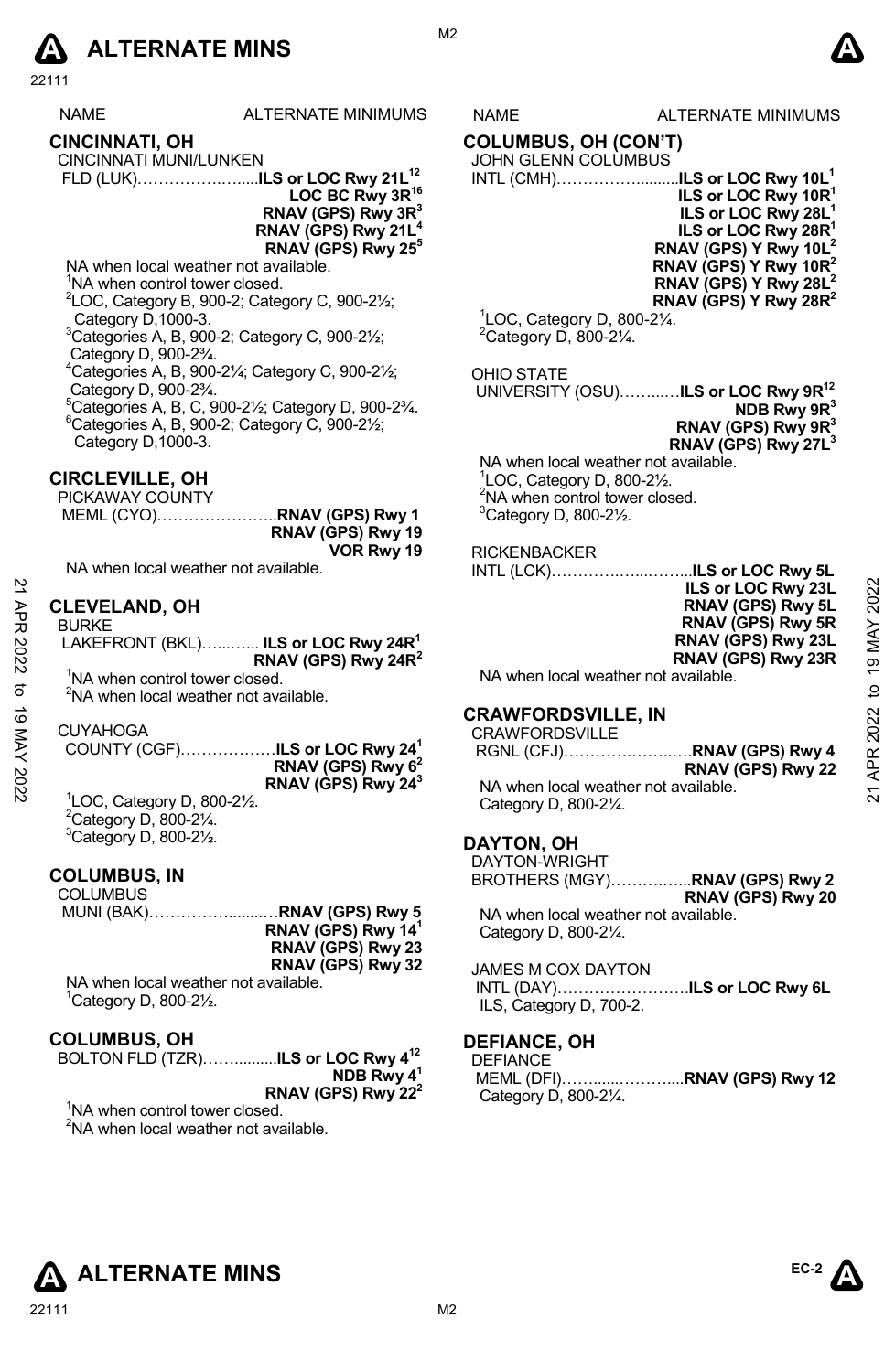

22111

ALTERNATE MINIMUMS NAME ALTERNATE MINIMUMS

### **ELKHART, IN**

ELKHART

 MUNI (EKM)………..................**ILS or LOC Rwy 271 RNAV (GPS) Rwy 92 RNAV (GPS) Rwy 182 RNAV (GPS) Rwy 272 RNAV (GPS) Rwy 362 VOR Rwy 92**

<sup>1</sup>ILS, NA when control tower closed. LOC, NA. <sup>2</sup>NA when local weather not available.

### **EVANSVILLE, IN**

| <b>EVANSVILLE</b> |  |
|-------------------|--|
|                   |  |
|                   |  |

NA when control tower closed. <sup>1</sup>ILS, Categories A, B, 800-2; Categories C, D, 800 -21/<sub>2</sub>; LOC, Categories C, D, 800-21/<sub>2</sub>.  $2ILS$ , Categories  $\breve{A}$ , B, C, D, 700-2.

### **FINDLAY, OH**

| FINDLAY (FDY)RNAV (GPS) Rwy 18 <sup>1</sup> |                                |
|---------------------------------------------|--------------------------------|
|                                             | RNAV (GPS) Rwy 25 <sup>1</sup> |
|                                             | RNAV (GPS) Rwy 36 <sup>1</sup> |
|                                             | VOR Rwy 7                      |

### **FORT WAYNE, IN**

|                | .                                                                       |                                                 |              |
|----------------|-------------------------------------------------------------------------|-------------------------------------------------|--------------|
| $\overline{z}$ | NA when local weather not available.                                    | NA when local weather not available.            | 2022         |
|                | <sup>1</sup> Category D, 800-21⁄4.                                      | <sup>1</sup> LOC, Categories A, B, 900-2;       |              |
| АPR            |                                                                         | Category C, 900-21/2; Category D, 1200-3.       |              |
|                |                                                                         |                                                 | MAY          |
|                | <b>FORT WAYNE, IN</b>                                                   | $2$ Category D, 1200-3.                         |              |
| 2022           | <b>FORT WAYNE</b>                                                       |                                                 | 19           |
|                | INTL (FWA) <b>ILS or LOC Rwy 5<sup>1</sup></b>                          | <b>HUNTINGBURG, IN</b>                          |              |
| ನ              |                                                                         | HUNTINGBURG (HNB)RNAV (GPS) Rwy 9               | $\mathbf{c}$ |
| ಹೆ             | ILS or LOC Rwy 32 <sup>2</sup>                                          |                                                 |              |
|                | $RADAR-13$                                                              | RNAV (GPS) Rwy 27                               |              |
| MAY 2022       | RNAV (GPS) Rwy 5 <sup>3</sup>                                           | NA when local weather not available.            | 2022         |
|                | RNAV (GPS) Rwy 14 <sup>4</sup>                                          | Category D, 900-2 <sup>3</sup> / <sub>4</sub> . |              |
|                |                                                                         |                                                 | APR<br>R     |
|                | RNAV (GPS) Rwy 23 <sup>3</sup>                                          |                                                 |              |
|                | RNAV (GPS) Rwy 32 <sup>4</sup>                                          | <b>HUNTINGTON, IN</b>                           | ম            |
|                | VOR or TACAN Rwy 5 <sup>3</sup>                                         | <b>HUNTINGTON</b>                               |              |
|                | VOR or TACAN Rwy 14 <sup>3</sup>                                        | MUNI (HHG)RNAV (GPS) Rwy 10 <sup>1</sup>        |              |
|                | VOR or TACAN Rwy 233                                                    | RNAV (GPS) Rwy 28 <sup>1</sup>                  |              |
|                | <sup>1</sup> ILS, Category C, 700-2; Category D, 800-21/ <sub>4</sub> ; | <b>VOR-A</b>                                    |              |

Category E, 800-2½; LOC, Category D, 800-2¼; Category E, 800-2½. 2 LOC, Category D, 800-2¼, Category E, 800-2½. 3  $3$ Category D, 800-2 $\frac{1}{4}$ , Category E, 800-2 $\frac{1}{2}$ . 4 Category D, 800-2¼.

SMITH FLD (SMD)…….......…**RNAV (GPS) Rwy 5** Categories A, B, 1100-2; Category C, 1200-3.

### **FOSTORIA, OH**

FOSTORIA METRO (FZI)..……**RNAV (GPS) Rwy 9**  NA when local weather not available.

### **FRENCH LICK, IN**  EDENCH LICK

| FREINUM LIUN |                            |
|--------------|----------------------------|
|              | MUNI (FRH)RNAV (GPS) Rwy 8 |
|              | RNAV (GPS) Rwy 26          |

Category D, 800-2¼.

## **GARY, IN**

GARY/CHICAGO

INTL (GYY)………...**COPTER ILS or LOC Rwy 301**

**ILS or LOC Rwy 30123 RNAV (GPS) Rwy 224 RNAV (GPS) Rwy 204 RNAV (GPS) Y Rwy 1224 RNAV (GPS) Y Rwy 3024** 

<sup>1</sup>NA when control tower closed.

 $2$ NA when local weather not available.  ${}^{3}$ LOC, Category C, 900-2¼; Category D, 900-2¾. Category C, 900-2¼; Category D, 900-2¾.

### **GOSHEN, IN**

GOSHEN MUNI (GSH)…….….**RNAV (GPS) Rwy 9 RNAV (GPS) Rwy 27 VOR Rwy 9** 

NA when local weather not available. Category D, 800-2¼.

### **HAMILTON, OH**

BUTLER COUNTY RGNL/HOGAN FLD (HAO)………...…………..**ILS or LOC Rwy 291 RNAV (GPS) Rwy 112**

## **RNAV (GPS) Rwy 292**

### **HUNTINGBURG, IN**

### **HUNTINGTON, IN**

Category D, 800-2¼. <sup>1</sup>NA when local weather not available.

### **INDIANAPOLIS, IN**  EAGLE CRE

| EAGLE UREEN |                                |
|-------------|--------------------------------|
|             | AIRPARK (EYE)RNAV (GPS) Rwy 21 |
|             | VOR-A                          |

NA when local weather not available.

### INDIANAPOLIS

| VOR Rwy 18 |
|------------|

NA when local weather not available.



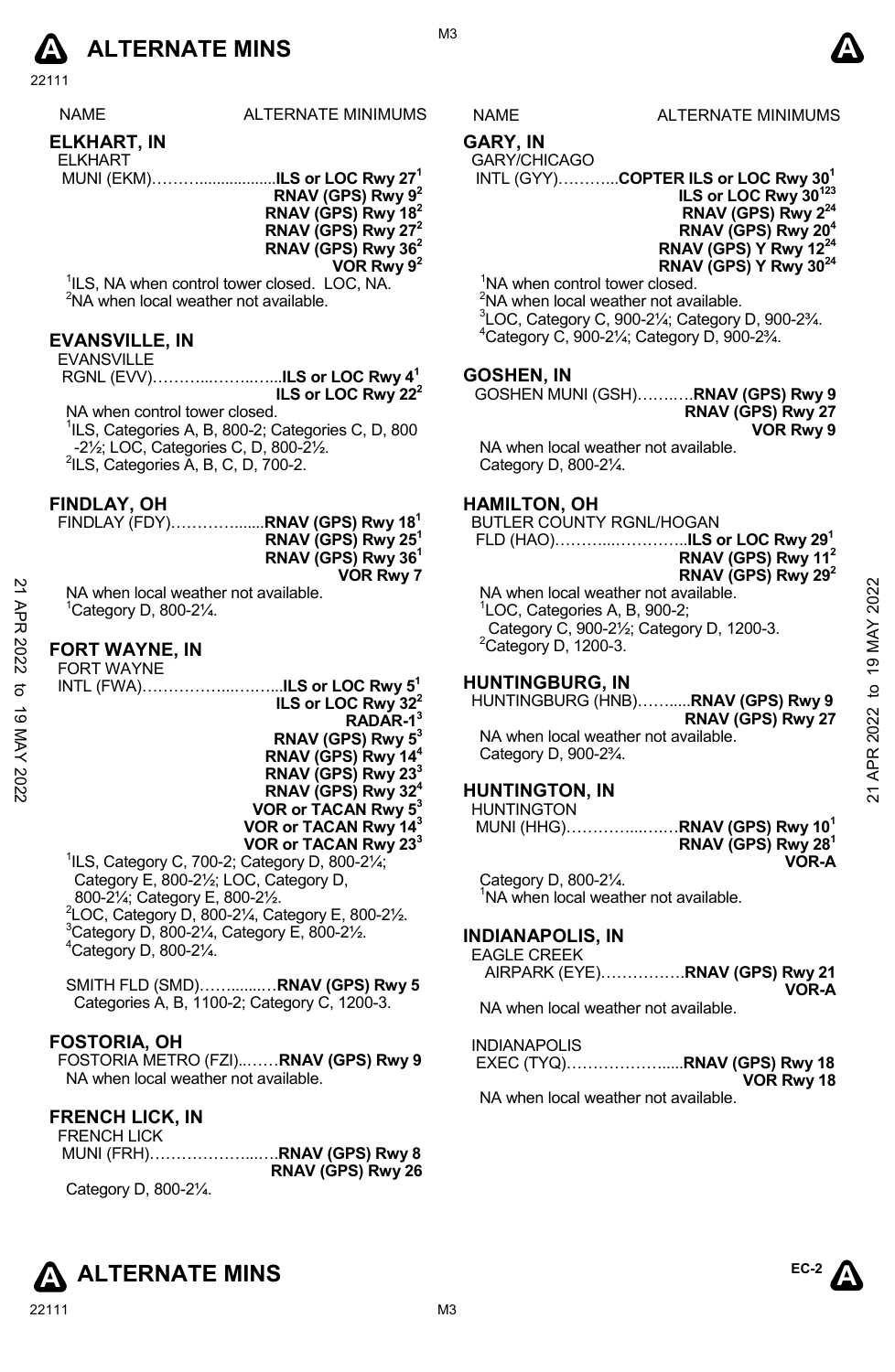# **A** ALTERNATE MINS  $\bullet$

22111

|                  | <b>LL</b> 1 1 1                                                                                            |                                                                                                                                                                                                                                                                                                                                                                                                                                                                                              |                                                                                                                                                                                                       |                                                                                                                                                                                                                                                                        |                                               |
|------------------|------------------------------------------------------------------------------------------------------------|----------------------------------------------------------------------------------------------------------------------------------------------------------------------------------------------------------------------------------------------------------------------------------------------------------------------------------------------------------------------------------------------------------------------------------------------------------------------------------------------|-------------------------------------------------------------------------------------------------------------------------------------------------------------------------------------------------------|------------------------------------------------------------------------------------------------------------------------------------------------------------------------------------------------------------------------------------------------------------------------|-----------------------------------------------|
|                  | NAME                                                                                                       | ALTERNATE MINIMUMS                                                                                                                                                                                                                                                                                                                                                                                                                                                                           | NAME                                                                                                                                                                                                  | ALTERNATE MINIMUMS                                                                                                                                                                                                                                                     |                                               |
|                  | <b>INDIANAPOLIS, IN (CON'T)</b>                                                                            |                                                                                                                                                                                                                                                                                                                                                                                                                                                                                              | LAFAYETTE, IN                                                                                                                                                                                         |                                                                                                                                                                                                                                                                        |                                               |
|                  | <b>INDIANAPOLIS</b><br><sup>1</sup> ILS, Categories A, B, C, 700-2;                                        | INTL (IND)ILS or LOC Rwy 5L <sup>1</sup><br>ILS or LOC Rwy $5R^1$<br>ILS or LOC Rwy 14 <sup>2</sup><br>ILS or LOC Rwy 23L <sup>1</sup><br>ILS or LOC Rwy 23R <sup>1</sup><br>ILS or LOC Rwy 32 <sup>1</sup><br>RNAV (GPS) Y Rwy 5L <sup>3</sup><br>RNAV (GPS) Y Rwy 5R <sup>3</sup><br>RNAV (GPS) Y Rwy 14 <sup>3</sup><br>RNAV (GPS) Y Rwy 23L <sup>3</sup><br>RNAV (GPS) Y Rwy 23R <sup>3</sup><br>RNAV (GPS) Y Rwy $323$<br>Category D, 800-21/ <sub>2</sub> ; LOC, Category D, 800-21/2. | <b>PURDUE</b><br><sup>1</sup> LOC, Category D, 900-23⁄4.<br><sup>2</sup> NA when control tower closed.<br><sup>4</sup> Category D, 900-23⁄ <sub>4</sub> .<br><b>LANCASTER, OH</b><br><b>FAIRFIELD</b> | UNIVERSITY (LAF)ILS or LOC Rwy 10 <sup>12</sup><br>RNAV (GPS) Rwy 10 <sup>34</sup><br>RNAV (GPS) Rwy 2834<br>$VOR-A^{234}$<br><sup>3</sup> NA when local weather not available.<br>COUNTY (LHQ)RNAV (GPS) Rwy 2<br>RNAV (GPS) Rwy 10 <sup>1</sup><br>RNAV (GPS) Rwy 28 |                                               |
|                  | <sup>2</sup> LOC, Category D, 800-21/2.<br>$3$ Category D, 800-2 $\frac{1}{2}$ .                           |                                                                                                                                                                                                                                                                                                                                                                                                                                                                                              | Category C, 900-21/2.                                                                                                                                                                                 | NA when local weather not available.                                                                                                                                                                                                                                   |                                               |
|                  | <b>INDIANAPOLIS</b><br>Category D, 800-21/2.<br>'NA when local weather not available.<br><b>INDY SOUTH</b> | RNAV (GPS) Rwy $25^1$<br>GREENWOOD (HFY)RNAV (GPS) Rwy 1                                                                                                                                                                                                                                                                                                                                                                                                                                     | LA PORTE, IN<br>LA PORTE<br>LIMA, OH                                                                                                                                                                  | MUNI (PPO)RNAV (GPS) Rwy 2<br>RNAV (GPS) Rwy 20<br>NA when local weather not available.<br>Category C, 800-21/4, Category D, 800-21/2.                                                                                                                                 | 2022                                          |
| 21 APR 2022<br>đ | Category D, 1100-3.<br><b>JEFFERSONVILLE, IN</b><br>NA when local weather not available.                   | CLARK RGNL (JVY)RNAV (GPS) Rwy 18                                                                                                                                                                                                                                                                                                                                                                                                                                                            | <b>LIMA ALLEN</b><br>$^1$ Category D, 900-2 $\frac{3}{4}$ .                                                                                                                                           | COUNTY (AOH)RNAV (GPS) Rwy 10<br>RNAV (GPS) Rwy 28 <sup>1</sup><br>NA when local weather not available.                                                                                                                                                                | <b>MAY</b><br>$\frac{9}{2}$<br>$\overline{a}$ |
| 19 MAY 2022      | KENDALLVILLE, IN<br>KENDALLVILLE<br>NA when local weather not available.<br>KNOX, IN                       | MUNI (C62)RNAV (GPS) Rwy 10<br>RNAV (GPS) Rwy 28                                                                                                                                                                                                                                                                                                                                                                                                                                             | <b>LOGANSPORT, IN</b><br>LOGANSPORT/<br>Category D, 800-21/4.<br>LORAIN/ELYRIA, OH                                                                                                                    | NA when local weather not available.                                                                                                                                                                                                                                   | 2022<br>APR:<br>$\overline{21}$               |
|                  | NA when local weather not available.<br>Category D, 800-21/4.                                              | STARKE COUNTY (OXI)RNAV (GPS) Rwy 18                                                                                                                                                                                                                                                                                                                                                                                                                                                         | <b>LORAIN COUNTY</b>                                                                                                                                                                                  | RGNL (LPR)ILS or LOC Rwy 7 <sup>1</sup>                                                                                                                                                                                                                                |                                               |
|                  | KOKOMO, IN<br><sup>1</sup> NA when local weather not available.                                            | KOKOMO MUNI (OKK)ILS or LOC Rwy 23 <sup>13</sup><br>RNAV (GPS) Rwy 5 <sup>12</sup><br>RNAV (GPS) Rwy 14 <sup>12</sup><br>RNAV (GPS) Rwy 23 <sup>12</sup><br>RNAV (GPS) Rwy 32 <sup>12</sup><br>VOR Rwy $32^2$                                                                                                                                                                                                                                                                                | <sup>1</sup> ILS, Categories C, D, 700-2.<br><b>MADISON, IN</b>                                                                                                                                       | VOR-A<br>NA when local weather not available.<br>MADISON MUNI (IMS)RNAV (GPS) Rwy 21<br>RNAV (GPS) Y Rwy 3<br>NA when local weather not available.                                                                                                                     |                                               |
|                  | <sup>2</sup> Category D, 900-21/ <sub>2</sub> .<br><sup>3</sup> ILS, LOC, Category D, 900-21/2.            |                                                                                                                                                                                                                                                                                                                                                                                                                                                                                              |                                                                                                                                                                                                       |                                                                                                                                                                                                                                                                        |                                               |
|                  | $\Lambda$ ALTERNATE MINS<br>22111                                                                          |                                                                                                                                                                                                                                                                                                                                                                                                                                                                                              | M <sub>4</sub>                                                                                                                                                                                        | EC-2 $\mathbf{A}$                                                                                                                                                                                                                                                      |                                               |

M4

### **LAFAYETTE, IN**

### UNIVERSITY (LAF)…………..**ILS or LOC Rwy 1012 RNAV (GPS) Rwy 1034 RNAV (GPS) Rwy 2834 VOR-A234**

### **LANCASTER, OH**

### **AIRFIELD**

## **LA PORTE, IN**

### NA when local weather not available. Category C, 800-2¼, Category D, 800-2½.

### **LIMA, OH**

### **LOGANSPORT, IN**

### **LORAIN/ELYRIA, OH**

| LORAIN COUNTY |                                         |
|---------------|-----------------------------------------|
|               | RGNL (LPR)ILS or LOC Rwy 7 <sup>1</sup> |
|               | <b>VOR-A</b>                            |

# NA when local weather not available. <sup>1</sup>ILS, Categories C, D, 700-2.

## **MADISON, IN**

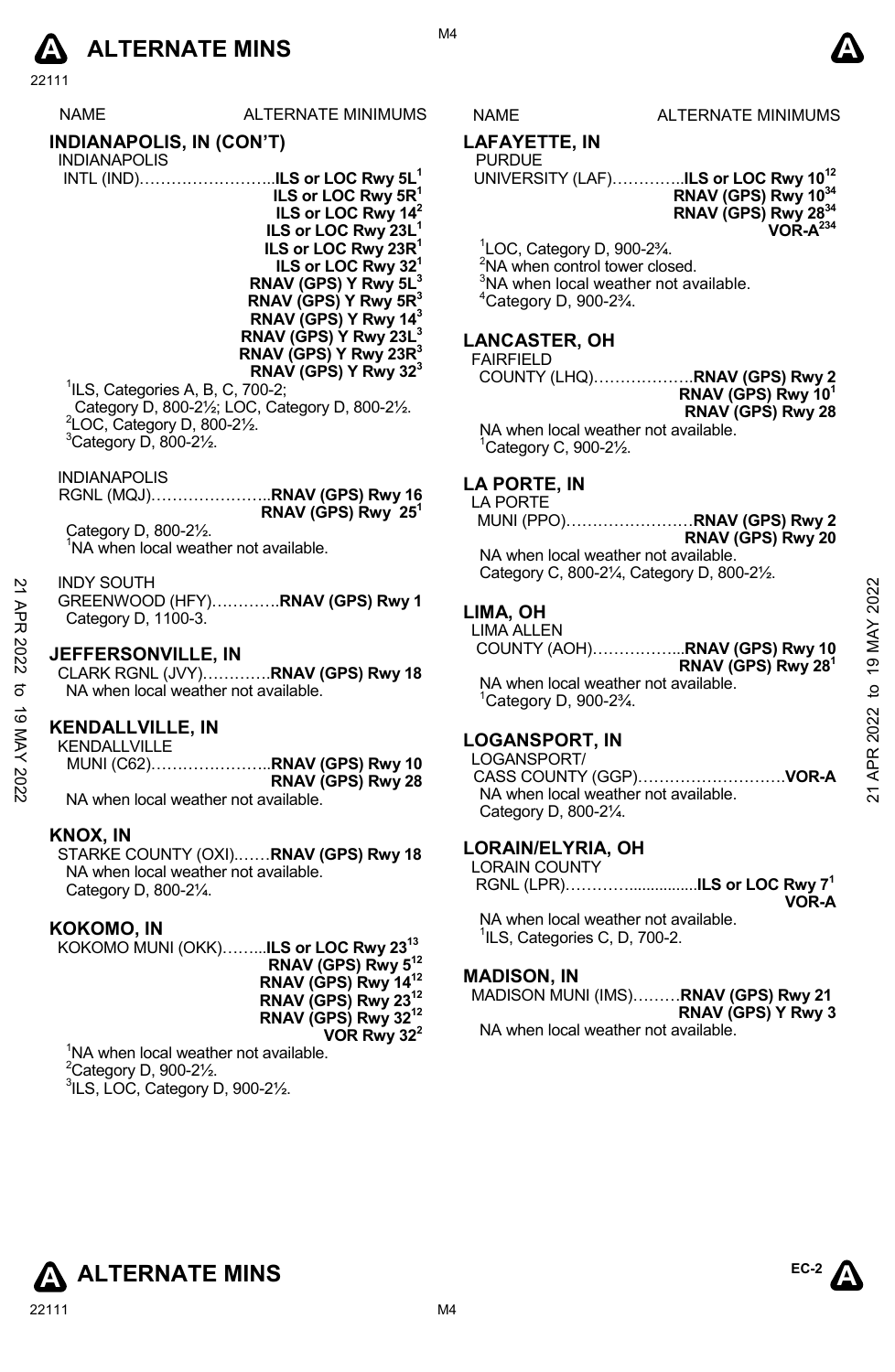

22111

|  | <b></b> |  |  |
|--|---------|--|--|

| <b>NAME</b> | ALTERNATE MINIMUMS |
|-------------|--------------------|
|             |                    |

### **MANSFIELD, OH**  MANSEIELD LAHM

| <b>IVIANOLILLU LAI IIVI</b> |                                           |  |  |
|-----------------------------|-------------------------------------------|--|--|
|                             | RGNL (MFD)ILS or LOC Rwy 32 <sup>13</sup> |  |  |

**NDB Rwy 324 RNAV (GPS) Rwy 54 RNAV (GPS) Rwy 142 RNAV (GPS) Rwy 234 RNAV (GPS) Rwy 322 VOR Rwy 144 VOR Rwy 324**

<sup>1</sup>NA when control tower closed. <sup>2</sup>NA when local weather not available.  $3$ LOC, Category D, 800-2 $\frac{1}{4}$ .  $4$ Category D, 800-2 $\frac{1}{4}$ .

### **MARION, OH**

MARION MUNI (MNN)………...**RNAV (GPS) Rwy 7 RNAV (GPS) Rwy 13 RNAV (GPS) Rwy 25 VOR-A** 

NA when local weather not available. Category D, 900-2¾.

### **MARYSVILLE, OH**

| UNION COUNTY (MRT)RNAV (GPS) Rwy 9   |
|--------------------------------------|
| RNAV (GPS) Rwy 27                    |
| NA when local weather not available. |

### **MICHIGAN CITY, IN**

MICHIGAN CITY MUNI-PHILLIPS FLD (MGC)……......................**RNAV (GPS) Rwy 20**  Category C, 900-2½.

### **MIDDLETOWN, OH**

MIDDLETOWN RGNL/HOOK FLD (MWO)………………...….**RNAV (GPS) Rwy 5 RNAV (GPS) Rwy 23** NA when local weather not available.

Category C, 1100-3; Category D, 1200-3.

### **MOUNT VERNON, OH**

KNOX COUNTY (4I3)……….............**RNAV (GPS) Rwy 10**  NA when local weather not available.

### **MONTICELLO, IN**

**WHITE**  COUNTY (MCX)….............….**RNAV (GPS) Rwy 18 RNAV (GPS) Rwy 36**  NA when local weather not available.

Category C, 900-2½; Category D, 900-2¾.

M5



### **MUNCIE, IN**

### DELAWARE

COUNTY RGNL (MIE)…...…..**ILS or LOC Rwy 321**

**RNAV (GPS) Rwy 3 RNAV (GPS) Rwy 14 RNAV (GPS) Rwy 21 RNAV (GPS) Rwy 32 VOR Rwy 14** 

**VOR Rwy 21** 

NA when local weather not available. <sup>1</sup>NA when control tower closed.

### **NEW PHILADELPHIA, OH**

HARRY CLEVER FLD (PHD)………..………………………..…..**VOR-A**  Categories A, B, 900-2; Category C, 900-2½.

### **NEWARK, OH**

NEWARK-HEATH (VTA)…….**RNAV (GPS) Rwy 91 RNAV (GPS) Rwy 272 VOR-A34**

1 Category C, 900-2½; Category D, 900-2¾.  $2$ Categories A, B, 900-2; Category C, 900-2 $\frac{1}{2}$ ; Category D, 900-2¾.

 $3$ Categories A, B, 1100-2; Categories C, D, 1100-3. <sup>4</sup>NA when local weather not available.

### **PLYMOUTH, IN**

PLYMOUTH MUNI (C65)……**RNAV (GPS) Rwy 10**  NA when local weather not available.

### **PORT CLINTON, OH**

ERIE**-**OTTAWA

INTL (PCW)…………….……...**RNAV (GPS) Rwy 9 RNAV (GPS) Rwy 27**  NA when local weather not available. Category D, 1000-3. 22 ENGINEERT (MATHE PISSON) AND REAL PROPUSSION CONTROLL AND CONTROLL AND CONTROLL AND CONTROLL AND CONTROLL AND CONTROLL AND CONTROLL AND CONTROLL AND CONTROLL AND CONTROLL AND CONTROLL AND CONTROLL AND CONTROLL AND CONT

### **RAVENNA, OH**

| <b>PORTAGE</b> |                   |
|----------------|-------------------|
|                |                   |
|                | RNAV (GPS) Rwy 27 |
|                | VOR-A             |

NA when local weather not available.

### **RENSSELAER, IN**

JASPER

COUNTY (RZL)……………….**RNAV (GPS) Rwy 18 RNAV (GPS) Rwy 36**  NA when local weather not available. Category C, 800-2¼.

### **ROCHESTER, IN**

FULTON COUNTY (RCR)……………...**RNAV (GPS) Rwy 11 RNAV (GPS) Rwy 29** NA when local weather not available. Category D, 900-2¾.



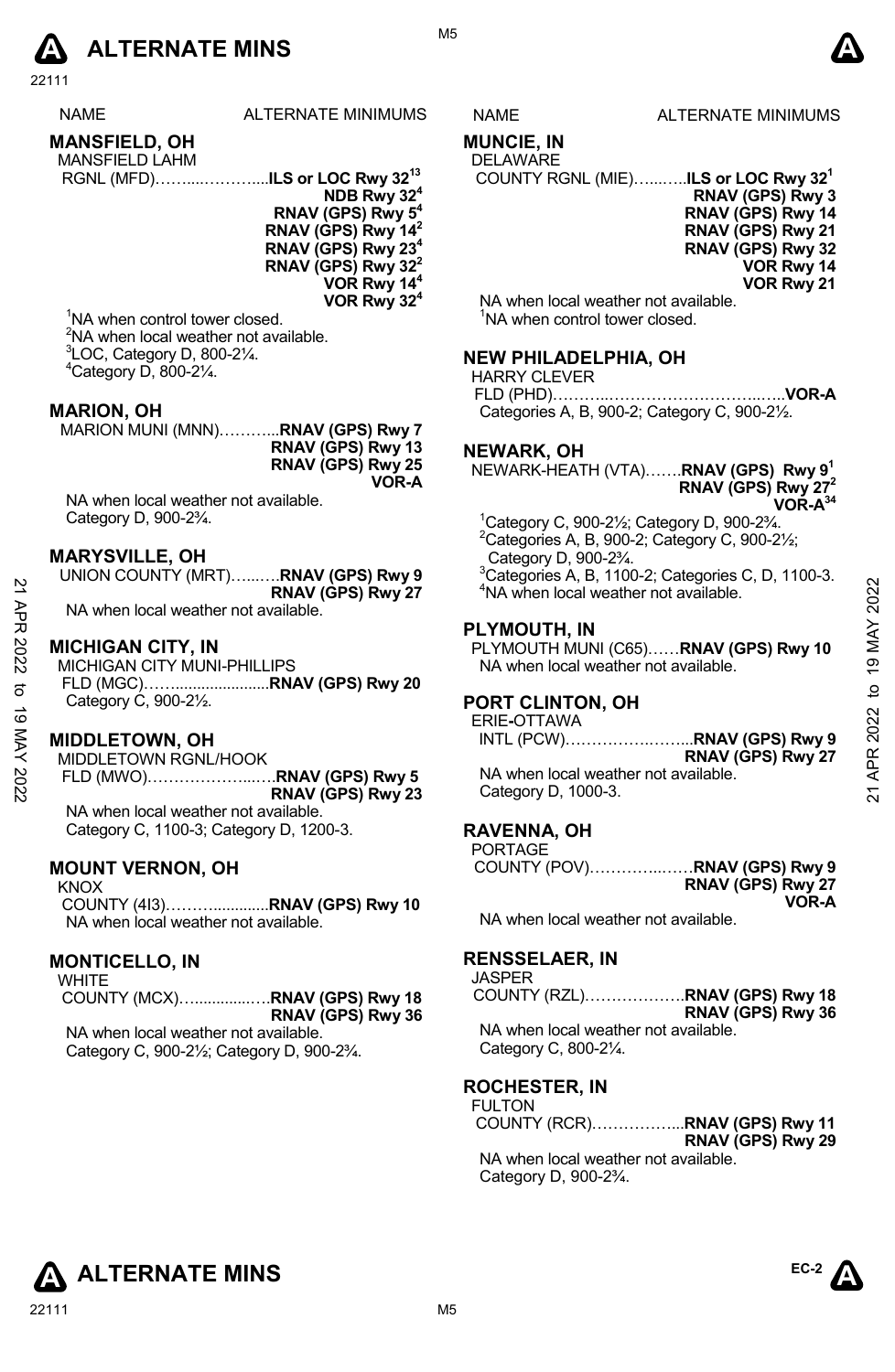

22111

NAME ALTERNATE MINIMUMS NAME ALTERNATE MINIMUMS

### **SHELBYVILLE, IN**

SHELBYVILLE MUNI (GEZ)…...……………….**RNAV (GPS) Rwy 11 RNAV (GPS) Rwy 191 VOR Rwy 19** 

Category D, 800-2¼. <sup>1</sup>NA when local weather not available.

### **SOUTH BEND, IN**

SOUTH BEND

 INTL (SBN)……………......…..**ILS or LOC Rwy 9R1 ILS or LOC Rwy 27L<sup>12</sup> RNAV (GPS) Rwy 9L3 RNAV (GPS) Rwy 9R3 RNAV (GPS) Rwy 183 RNAV (GPS) Rwy 27L3 RNAV (GPS) Rwy 27R3 RNAV (GPS) Rwy 364 VOR Rwy 183**

<sup>1</sup>NA when control tower closed. LOC, Category D, 800-2 $\frac{1}{4}$ . Category D, 800-2 $\frac{1}{4}$ . NA when local weather not available.

### **SPRINGFIELD, OH**

| 2<br>АPR<br>2022<br>ನ | ------------------<br>SPRINGFIELD/BECKLEY<br>RNAV (GPS) Rwy 15<br>RNAV (GPS) Rwy 24<br>RNAV (GPS) Rwy 33<br>NA when local weather not available. | RNAV (GPS) Rwy 9 <sup>23</sup><br>RNAV (GPS) Rwy 18 <sup>2</sup><br>RNAV (GPS) Rwy 27 <sup>23</sup><br><sup>1</sup> LOC. NA.<br><sup>2</sup> NA when local weather not available.<br>$3$ Category D, 900-2 $\frac{3}{4}$ . | 2022<br>≻<br>≸<br>ග<br>₫ |
|-----------------------|--------------------------------------------------------------------------------------------------------------------------------------------------|----------------------------------------------------------------------------------------------------------------------------------------------------------------------------------------------------------------------------|--------------------------|
| ಹ<br>YAY<br>2022      | <b>STEUBENVILLE, OH</b><br><b>GEARY A BATES/JEFFERSON COUNTY</b><br>AIRPARK (2G2)RNAV (GPS) Rwy 14<br>RNAV (GPS) Rwy 32<br>Category C, 800-21/4. | <b>VAN WERT, OH</b><br>VAN WERT<br>RNAV (GPS) Rwy 27<br>NA when local weather not available.                                                                                                                               | 2022<br>ĄPR<br>ম         |

### **STEUBENVILLE, OH**

| GEARY A BATES/JEFFERSON COUNTY |                   |
|--------------------------------|-------------------|
|                                |                   |
|                                | RNAV (GPS) Rwy 32 |
| Category C, 800-21/4.          |                   |

### **TERRE HAUTE, IN**

| TERRE HAUTE                                            |                                                                  |
|--------------------------------------------------------|------------------------------------------------------------------|
|                                                        |                                                                  |
|                                                        | RGNL (HUF)ILS or LOC Rwy 5 <sup>1</sup><br>RADAR-1 <sup>23</sup> |
|                                                        | RNAV (GPS) Rwy 5 <sup>4</sup>                                    |
|                                                        | RNAV (GPS) Rwy 14 <sup>4</sup>                                   |
|                                                        | RNAV (GPS) Rwy 23 <sup>4</sup>                                   |
|                                                        | RNAV (GPS) Rwy 324                                               |
|                                                        | VOR Rwy 5 <sup>4</sup>                                           |
|                                                        | VOR Rwy 23 <sup>4</sup>                                          |
| <sup>1</sup> LOC, NA when local weather not available. |                                                                  |
| $2$ Category E, 800-2 $\frac{1}{2}$ .                  |                                                                  |
|                                                        |                                                                  |

<sup>3</sup>NA when control tower closed.

4 NA when local weather not available.

### **TOLEDO, OH**

| TOLEDO EXEC (TDZ)RNAV (GPS) Rwy 4 |                   |  |  |
|-----------------------------------|-------------------|--|--|
|                                   | RNAV (GPS) Rwy 32 |  |  |

NA when local weather not available. Category D, 800-2¼.

M6

**TOLEDO, OH (CON'T)** EUGENE F KRANZ TOLEDO

 EXPRESS (TOL)…….…....**ILS Z or LOC Z Rwy 712 ILS Z or LOC Z Rwy 2534 RADAR-15 RNAV (GPS) Rwy 75 RNAV (GPS) Rwy 166 RNAV (GPS) Rwy 255 RNAV (GPS) Rwy 346** 

<sup>1</sup>ILS, NA when local weather not available. <sup>2</sup>ILS, NA when control tower closed. <sup>3</sup>NA when local weather not available.  $^{4}$ LOC, Category D, 800-21⁄<sub>2</sub>; Category E, 800-21⁄<sub>2</sub>.<br><sup>5</sup>Category D, 800, 31⁄<sub>2</sub>, Category E, 800, 31⁄  $5$ Category D, 800-2¼, Category E, 800-2½.  $6$ Category D, 800-2 $\frac{1}{4}$ .

### **URBANA, OH**

| GRIMES FLD (174)RNAV (GPS) Rwy 2 |                   |
|----------------------------------|-------------------|
|                                  | RNAV (GPS) Rwy 20 |
|                                  | VOR-A             |

NA when local weather not available.

### **VALPARAISO, IN**

PORTER COUNTY

RGNL (VPZ)…………………………… **ILS Rwy 271**

| ILS RWY 27<br>.                 |  |
|---------------------------------|--|
| RNAV (GPS) Rwy 9 <sup>23</sup>  |  |
| RNAV (GPS) Rwy 18 <sup>2</sup>  |  |
|                                 |  |
| RNAV (GPS) Rwy 27 <sup>23</sup> |  |

### **VAN WERT, OH**

### **WARSAW, IN**

WARSAW MUNI (ASW)……….**RNAV (GPS) Rwy 9 RNAV (GPS) Rwy 27** 

NA when local weather not available.

### **WASHINGTON, IN**

DAVIESS COUNTY (DCY)……………...**RNAV (GPS) Rwy 18**  NA when local weather not available.

### **WASHINGTON COURT HOUSE, OH**

FAYETTE COUNTY (I23)…..........……**NDB Rwy 23**  NA when local weather not available. Category D, 800-2¼.